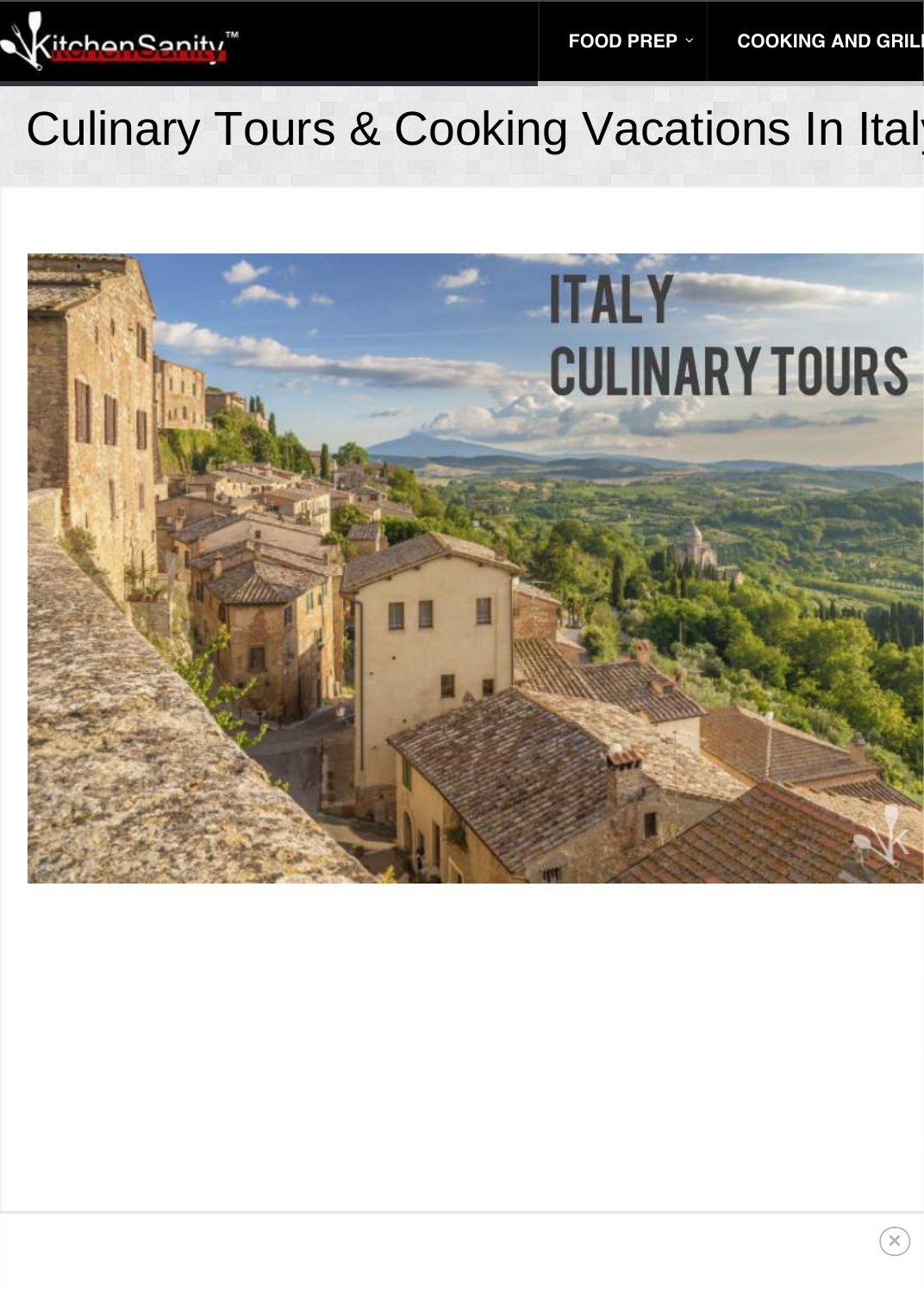Everybody loves Italian cooking, and Italy is one of the most exciting and romantic vacation destinations you can choose. What could be better than combining a fun filled Italian vacation with an authentic course in Italian cookery?

#### Quick Navigation

**Enjoy A Day Trip Or A Season Or Anything In Between Cooking Course Opportunities Tuscany Umbria Bologna Venice Piemonte Puglia An Italian Cooking Vacation Is The Experience Of A Lifetime!**

Whether you just want to learn a few basics or return from your relaxing, enriching Italian vacation with full-chef qualifications, there is an [Italian cookery](https://tuscookany.com/cooking/italian-cooking-vacations/) [vacation](https://https://tuscookany.com/cooking/italian-cooking-vacations/) package that is just right for you.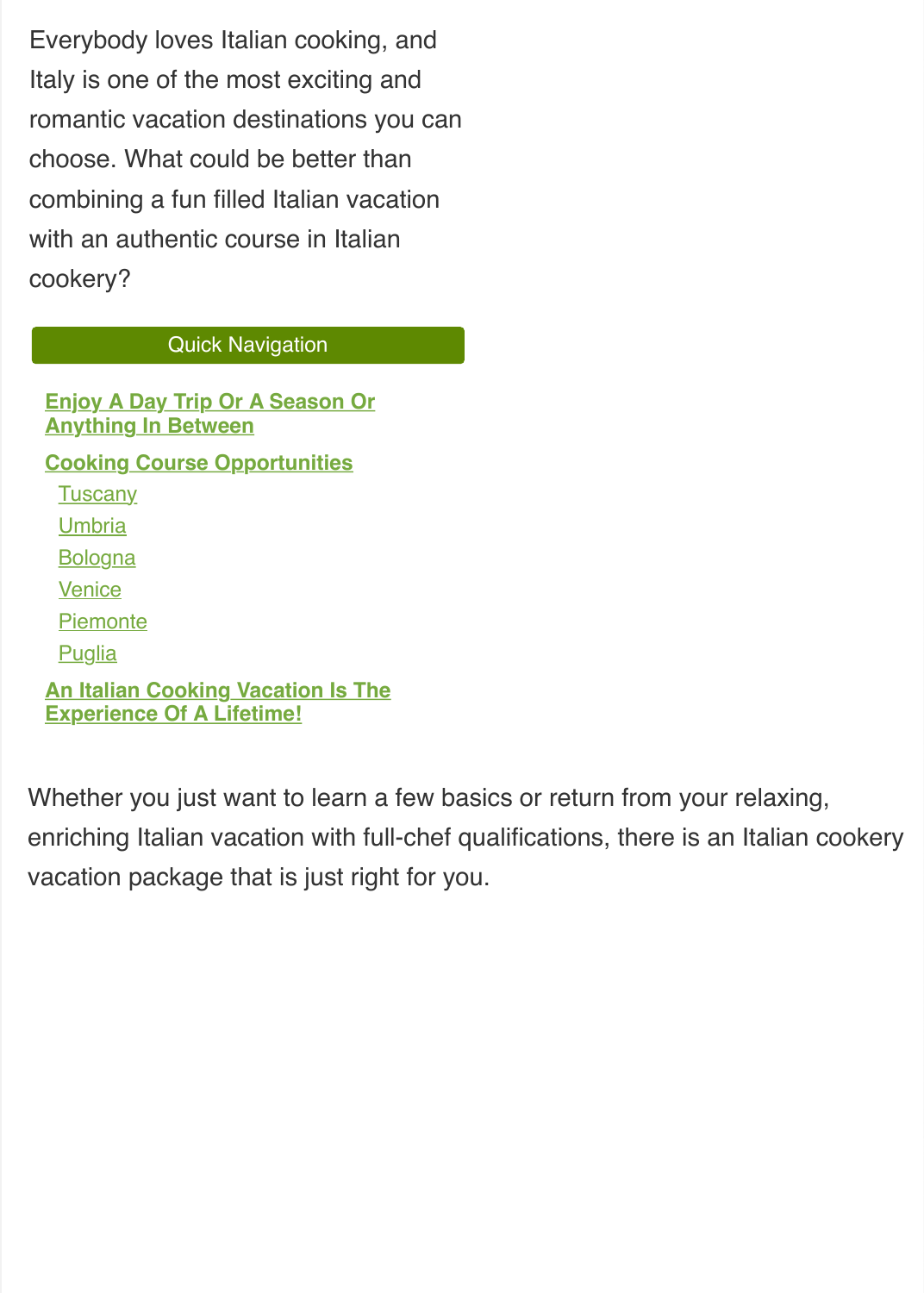In this article, we will discuss the benefits and joy of embarking on an [Italian](https:https://tuscookany.com/cooking/italian-cooking-vacations//example.com) [cooking vacation.](https://tuscookany.com/cooking/italian-cooking-vacations/) We will also share some valuable information about the types of vacation packages that are currently available.

## Enjoy A Day Trip Or A Season Or Anything In Between

There's something for everyone with this innovative type of holiday. People traveling alone, couples, groups of friends and family members all enjoy the fun and adventure of [cooking vacations in Italy.](https://tuscookany.com/cooking/cooking-vacations-in-italy/)

Not only you have a grand time while on vacation, you come away with a skill that will last a lifetime. You'll be able to prepare authentic Italian meals for your friends and family members and share stories of your fabulous holiday for years to come.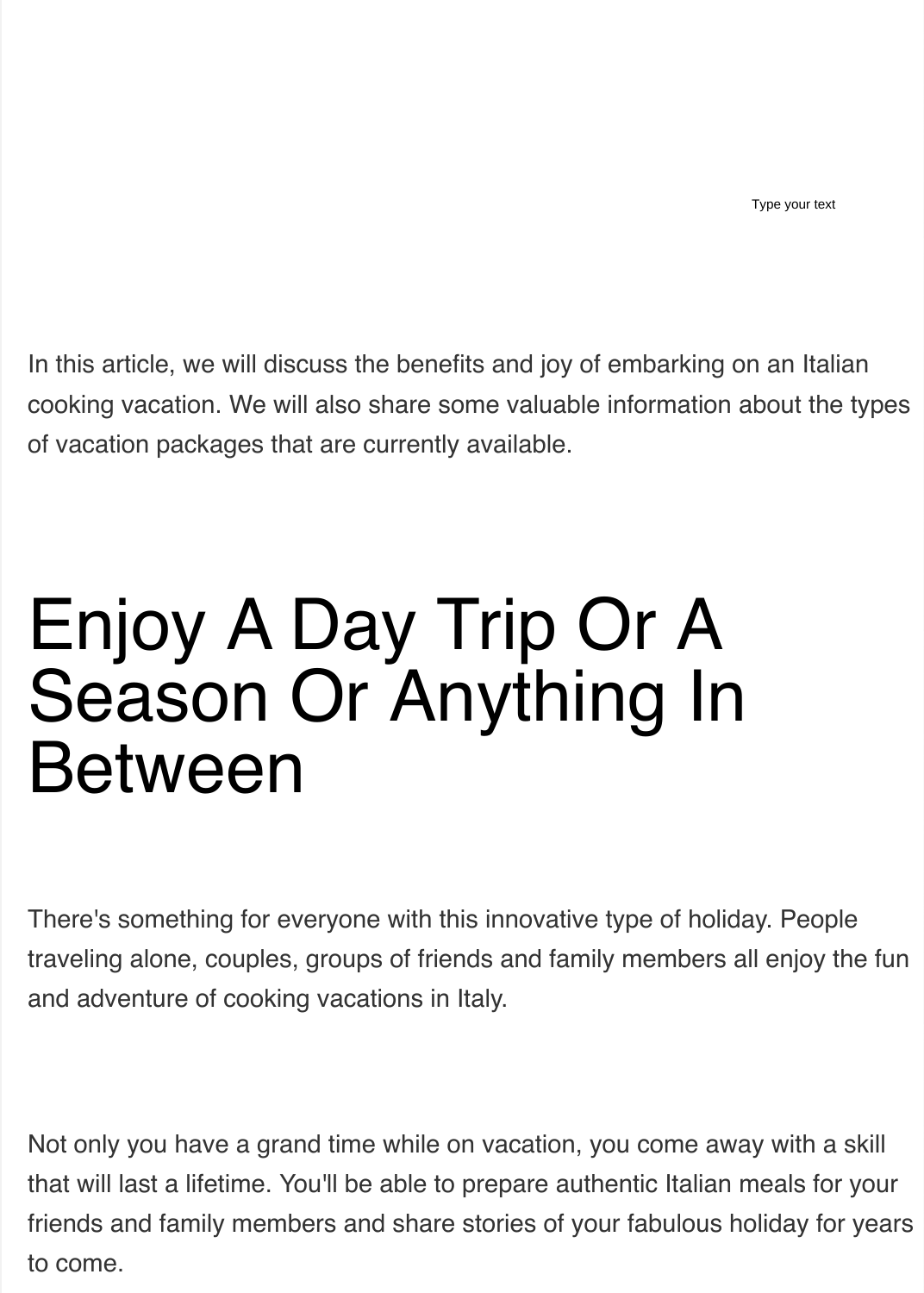[Italian cooking vacations](https://tuscookany.com/cooking/italian-cooking-vacations/) are available in a variety of lengths of time. You can take a day trip with a single course learning to create a specialty dish, or you can get away for a week and learn to prepare a variety of authentic Italian dishes. Semester-long courses are also available.

When you aren't cooking, you can enjoy such diverse activities as:

- **V** Touring Local Attractions
- ◆ Horseback Riding
- ◆ Olive Oil Tasting
- ◆ [Hunting Truffles](https://tuscookany.com/blog/truffles-in-torre-del-tartufo/)
- ◆ Wine Tasting

There's so much to see and do all over Italy, that no matter what sort of cooking vacation you decide upon, you are sure to have the time of your life.

# Cooking Course **Opportunities**

Italy is home to a vast array of high quality culinary schools at every level of education. Everyone from high school students to graduate students can enjoy learning Italian cookery in a professional setting.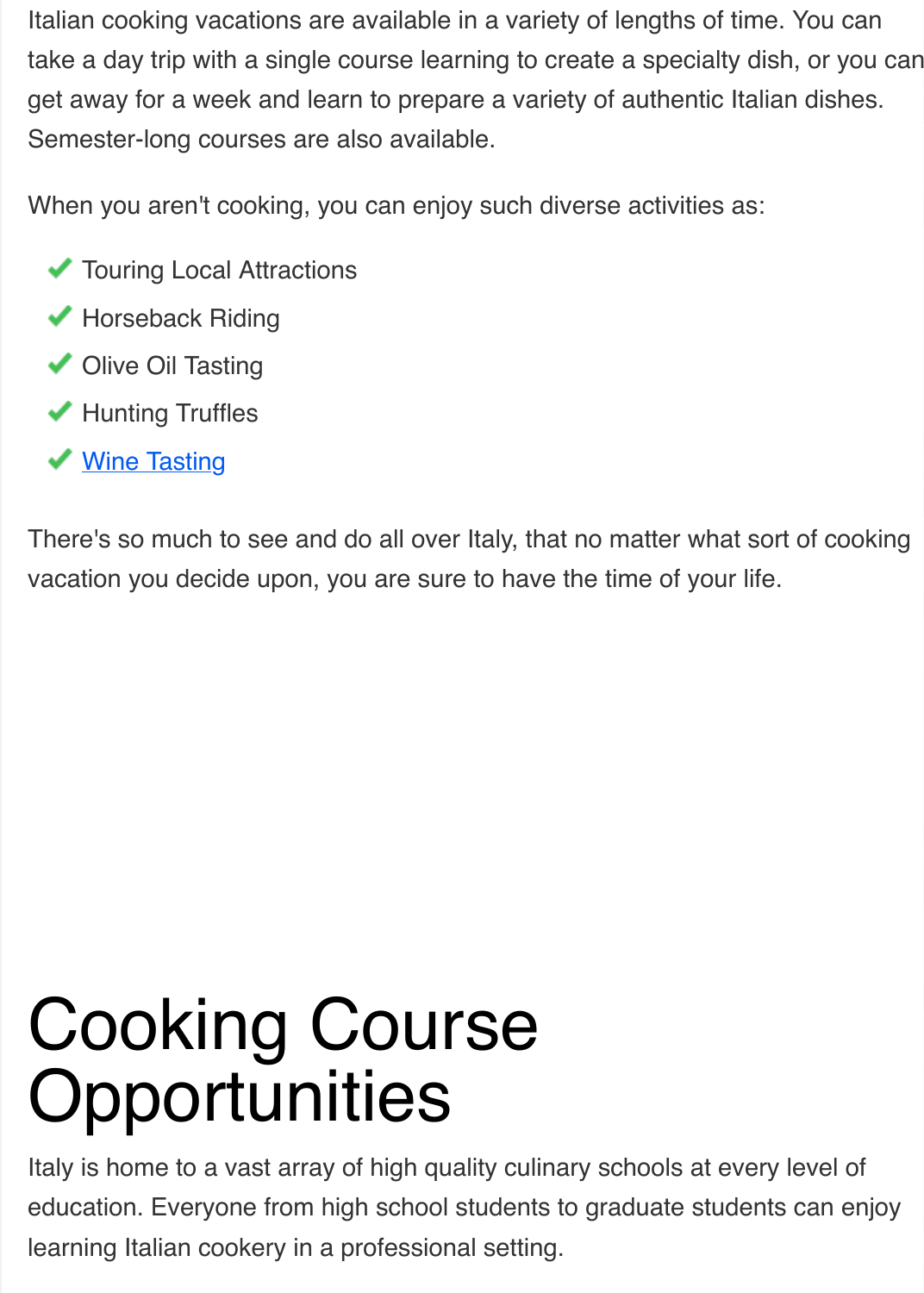

Take a single class in the midst of an eclectic holiday or stay for a semester and earn a diploma. No matter what your interest in Italian cooking, you are sure to find exactly the right package to suit you.

In the summer time, some of the top professional cooking schools in Italy offer short

courses for holiday revelers who simply want to learn a few Italian cookery basics. These specially prepared classes provide the perfect opportunity for travelers to improve cooking skills, learn kitchen organization techniques and pick up great tips on selecting the best quality ingredients to create the most authentic Italian meals.

Summer courses are often included incomplete holiday packages that offer a wealth of activities, experiences and fun. Here are just a few examples:

### Tuscany

In Tuscany, you can take a weeklong cooking course at Tuscookany. Not only will you learn prepare delectable organic Italian meals, you will also enjoy complete immersion in the countryside of Tuscany.

You will stay in a gorgeous country villa with ample opportunity for enjoyable daily activities.

Nearby towns offer artistic and



**The Observer newspaper rated rated Tuscookany as a top cooking school**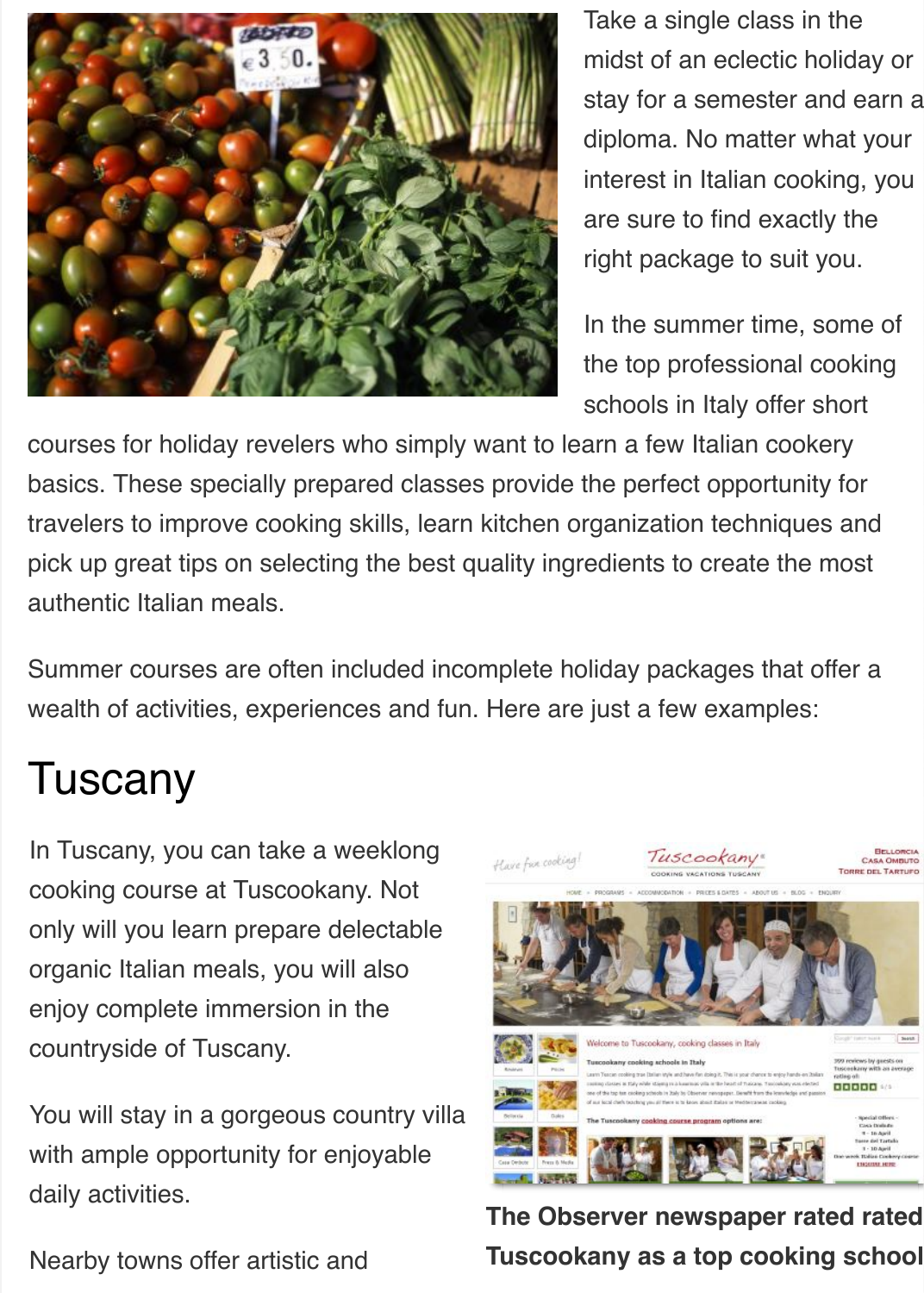historical attractions. Pick up curios, souvenirs and great buys at local ceramic studios, wineries, olive oil producers and more.

### Umbria

Cook in Umbria.

In Umbria you can enjoy a complete holiday package at the family-run,

Get cooking classes, lessons in the Italian language, interesting tours and room and board all for one great price. In this comfortable family setting, you can collect fresh fruits and veggies and free range eggs every day and prepare the freshest and most delectable Italian dishes.

Additionally, holiday packages are available for individuals, couples and groups of six. Purchase a gift voucher to present your favorite person with the best present ever.

### Bologna

You can enjoy a six-day holiday package with a Taste of Italy Italian cookery vacation in the heart of Bologna.

**in Italy. Book your classes**

**at: [http://www.tuscookany.com/](https://tuscookany.com)**

Several different types of courses are offered, ranging from one day in length to full week courses.

ONE DAY 3 DAY HOLIDAYS 4 DAY HOLIDAYS 7 DAY HOLIDAYS SEASONAL HOLIDAYS COOKING VACATIONS TOURS **SOLO TRAVELERS** 



**Ready to cook in Umbria? Get started at**